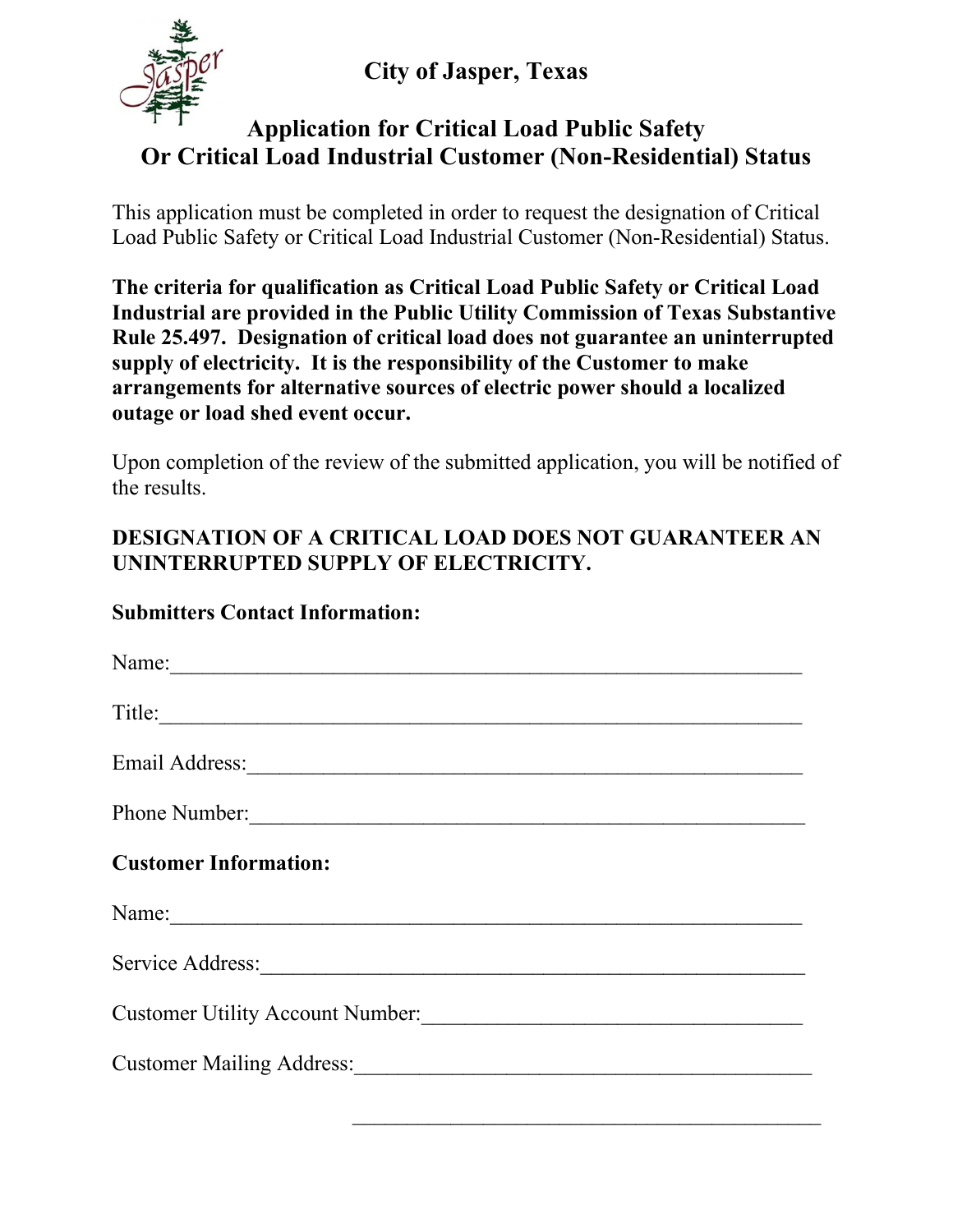## **Emergency Contact:**

| Name: 2008. [2016] The Contract of the Contract of the Contract of the Contract of the Contract of the Contract of the Contract of the Contract of the Contract of the Contract of the Contract of the Contract of the Contrac |
|--------------------------------------------------------------------------------------------------------------------------------------------------------------------------------------------------------------------------------|
| Title:                                                                                                                                                                                                                         |
| Phone Number:                                                                                                                                                                                                                  |
|                                                                                                                                                                                                                                |
| Mailing Address: Mailing Address: Mailing Address: Mailing Address: Mailing Address: Mailing Address: Mailing Address: Mailing Address: Mailing Address: Mailing Address: Mailing Address: Mailing Address: Mailing Address: M |
| <b>Reason for Application (please choose one):</b>                                                                                                                                                                             |
| New Application $\Box$                                                                                                                                                                                                         |
| Annual Renewal $\Box$                                                                                                                                                                                                          |
| <b>Facility Type and Description</b>                                                                                                                                                                                           |
| Please select the type of facility and/or describe the specific public safety issue<br>that may result from an interruption of normal power service (reference Public<br>Utility Commission of Texas Substantive Rule 25.497). |
| <b>Healthcare Services</b>                                                                                                                                                                                                     |
| <b>Public Services</b>                                                                                                                                                                                                         |

Critical Load Industrial □

Describe public safety issue that could arise as a result of interruption in power:

 $\mathcal{L}_\text{max}$  , and the contract of the contract of the contract of the contract of the contract of the contract of the contract of the contract of the contract of the contract of the contract of the contract of the contr

 $\mathcal{L}_\text{max}$  , and the contract of the contract of the contract of the contract of the contract of the contract of the contract of the contract of the contract of the contract of the contract of the contract of the contr

 $\mathcal{L}_\text{max}$  , and the contract of the contract of the contract of the contract of the contract of the contract of the contract of the contract of the contract of the contract of the contract of the contract of the contr

 $\mathcal{L}_\text{max}$  , and the contract of the contract of the contract of the contract of the contract of the contract of the contract of the contract of the contract of the contract of the contract of the contract of the contr